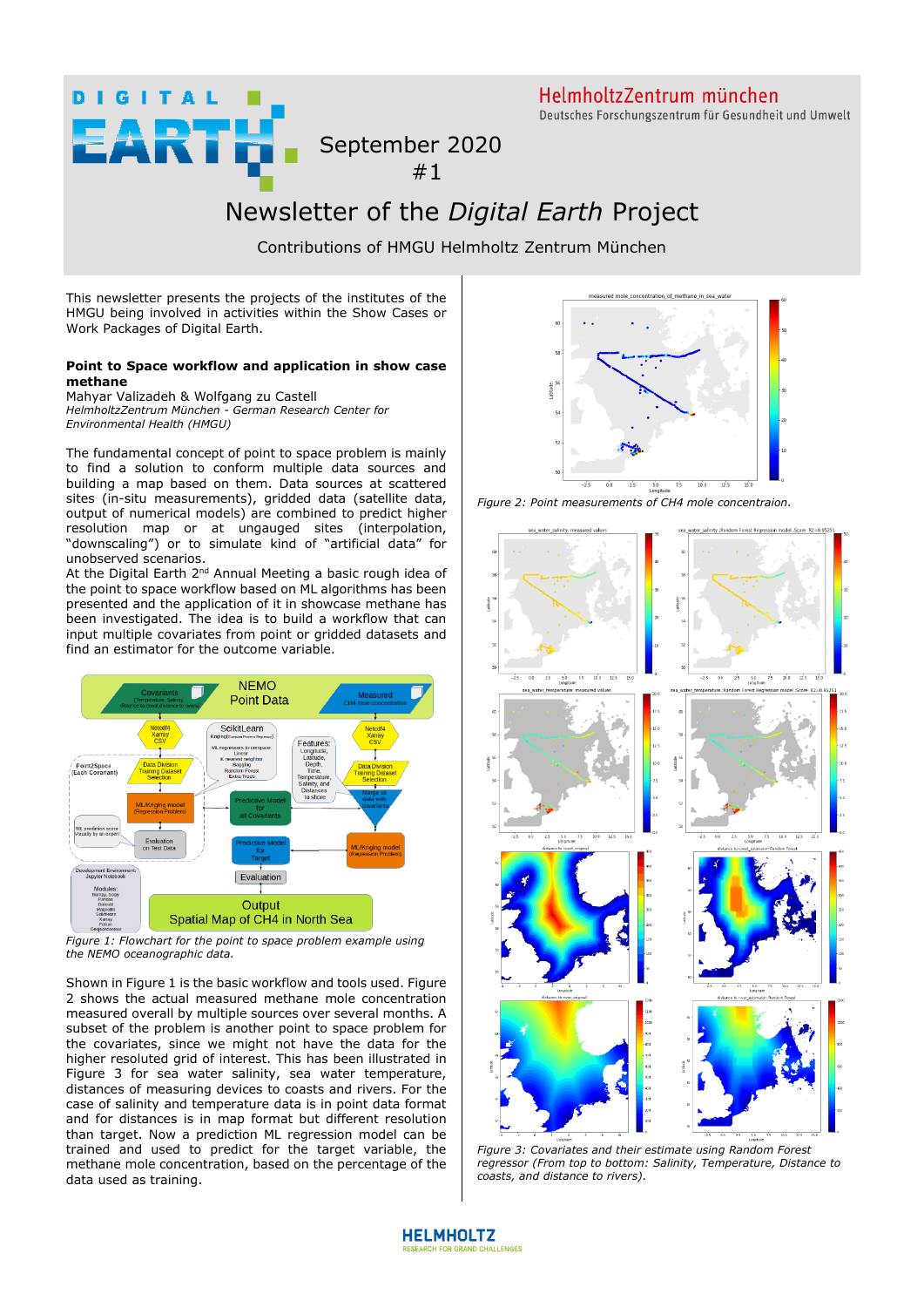For illustration purposes the prediction results of Random Forest regressor on forty percentage used as training data is visualized in figure 4.



*Figure 4: Result of ML predictive model (Random Forest for methane concentration in North Sea.*

However, any regressor can be easily implemented and used here, even a self-modified kriging method. At the 2<sup>nd</sup> annual meeting a comparison of methods Linear, K-nearest neighbours, Bagging, Extra Trees, Random Forest and simple ordinary kriging has been evaluated and it has been shown that the tree methods are very trivial and also has advantage in prediction score for this problem.

To apply the same workflow to other similar problems following considerations need to be contemplated.

Generally, the major issue is to pre-process and clean data since the sources comes from different databases. However, this problem is getting simpler to solve with standardization and metadata sharing. Another issue is that given the nature of the problem the respective expert needs to be consulted specially in selection of covariates.

As with all machine learning regression problem solving it with a regressor can have the curse of overfitting and some mitigation to this issue is to use methods which are taking this issue in consideration.

Normalization is another factor in play since the covariates can be of different order and hence error propagation can be relevant to their scale. A proper way to normalize is also very hard to decide since it can have direct effect on the solution. In the end, currently there are several issues with this implemented method and a progression of the method will try to solve them. To mention a few of them, building covariance function for cokriging is not easy since the methods with dependant covariates are so sensitive to the input. Again, the evaluation of results using expert knowledge requires deep understanding of the problem since data can be visually appealing but are extremely erroneous.

Uncertainty in data and methods should be evaluated to ensure the final step that the method is in a proper stable solution. This project enjoys the successful new collaborative opportunity between multiple centres involved in Digital earth since the point is to bring knowledge from respectively conforming projects under the same hood.

## **Analysing flood events with QtAC**

Hannah Schrenk<sup>1</sup>, Wolfgang zu Castell<sup>1</sup>& Stefan Lüdtke<sup>2</sup>, *1 HelmholtzZentrum München - German Research Center for* 

*Environmental Health (HMGU)* 

*2 German Research Centre for Geosciences Helmholtz Centre Potsdam (GFZ)* 

The development of general complex systems was heuristically described in form of the adaptive cycle metaphor (Gunderson and Holling, 2002). According to the metaphor, a system alternately runs through phases of exploitation and

conservation and phases of release and reorganization. The development is captured via three systemic variables, potential, connectedness, and resilience. While the connectedness of a complex system increases during the phases of exploitation and conservation, resilience decreases. The system breakdown is accompanied by a sudden and strong decrease in connectedness and an increase in resilience. Figure 5 shows the typical "lying-eight" visualization of the adaptive cycle.



*Figure 5: Visualization of the adaptive cycle metaphor.* 

We developed a method to quantify the adaptive cycle metaphor. The method only requires time series of the system's components' abundance, which serve as a basis to estimate networks of information transfer (Schreiber, 2000). Potential, connectedness, and resilience are then computed as properties of the information networks. This procedure results in a time series of the three systemic variables, giving insights into the system's development during the observation period and possible hints on the future development. By means of the information networks, we can explore the role of individual components in the system and identify drivers of change. The R package QtAC, which is provided in the Digital Earth Gitlab group in a work version, enables a straightforward application of the method.



*Figure 6: Geographical network of the gauging stations and their discharge of water during the analysis period.* 

Applying our method to data of the Digital Earth showcase "Flood" allows us to explore flood events from a systemic point of view. We consider a system of gauging station in Saxony, as being represented in Figure 6. The daily discharge values from May to July 2013 serve as the components' abundance data. Figure 2 shows the extent of the flood event that has happened in the river system during this period.

Our results indicate that the river system goes through several phase changes during the observation period. Phases of highly linked information networks like at time point 21, reflected by high connectedness and potential, alternate with phases of loosely connected networks like at time point 24 (see Figure 7).